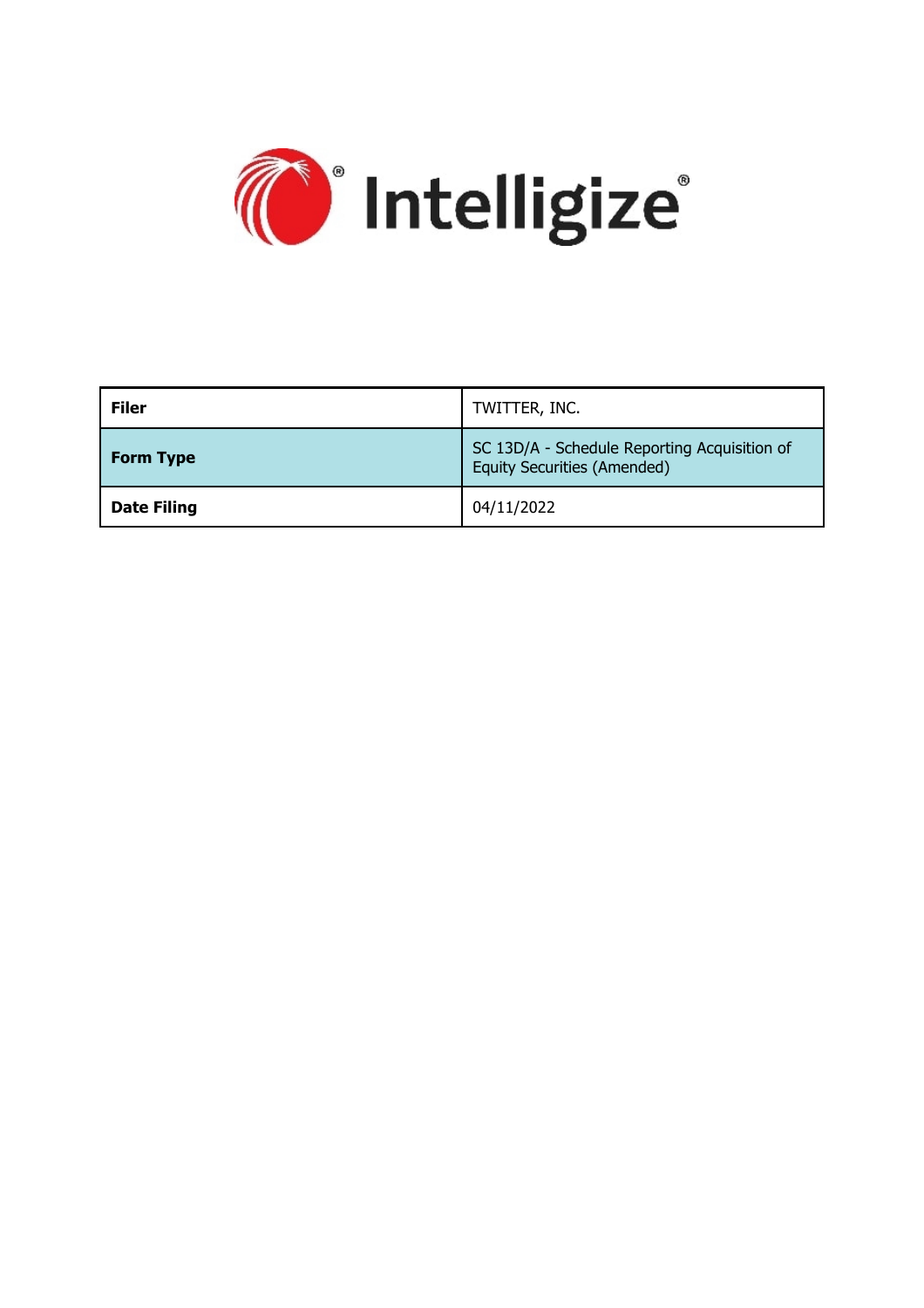\*The remainder of this cover page shall be filled out for a reporting person's initial filing on this form with respect to the subject class of securities, and for any subsequent amendment containing information which would alter disclosures provided in a prior cover page.

The information required on the remainder of this cover page shall not be deemed to be "filed" for the purpose of Section 18 of the Securities Exchange Act of 1934 ("Act") or otherwise subject to the liabilities of that section of the Act but shall be subject to all other provisions of the act (however, see the Notes).

| <b>SCHEDULE 13D</b>                                                 |                                                                                                            |                 |                                                                                             |  |
|---------------------------------------------------------------------|------------------------------------------------------------------------------------------------------------|-----------------|---------------------------------------------------------------------------------------------|--|
| <b>CUSIP No. 90184L102</b>                                          |                                                                                                            |                 |                                                                                             |  |
|                                                                     |                                                                                                            |                 | Name of Reporting Person: I.R.S. Identification Nos. of Above Person (entities only):       |  |
|                                                                     | Elon R. Musk                                                                                               |                 |                                                                                             |  |
| $\overline{2}$                                                      |                                                                                                            |                 | Check the Appropriate Box if a Member of a Group (See Instructions):                        |  |
|                                                                     | $(a)$ $\square$                                                                                            |                 |                                                                                             |  |
|                                                                     | $(b)$ $\square$                                                                                            |                 |                                                                                             |  |
| 3                                                                   | SEC Use Only:                                                                                              |                 |                                                                                             |  |
|                                                                     | Source of Funds (See Instruction):<br>4                                                                    |                 |                                                                                             |  |
|                                                                     | $\Omega$                                                                                                   |                 |                                                                                             |  |
|                                                                     | Check if Disclosure of Legal Proceedings is Required Pursuant to Items $2(d)$ or $2(e)$ : $\boxtimes$<br>5 |                 |                                                                                             |  |
|                                                                     | Citizenship or Place of Organization:<br>6                                                                 |                 |                                                                                             |  |
|                                                                     | <b>USA</b>                                                                                                 |                 |                                                                                             |  |
|                                                                     | Number of Shares                                                                                           | 7               | Sole Voting Power:                                                                          |  |
|                                                                     |                                                                                                            |                 | 73,115,038                                                                                  |  |
|                                                                     | Beneficially                                                                                               | 8               | Shared Voting Power:                                                                        |  |
|                                                                     | Owned by                                                                                                   |                 |                                                                                             |  |
|                                                                     | Each                                                                                                       |                 |                                                                                             |  |
|                                                                     | Reporting                                                                                                  | 9               | Sole Dispositive Power:                                                                     |  |
|                                                                     | Person With                                                                                                |                 | 73,115,038                                                                                  |  |
|                                                                     |                                                                                                            | 10 <sup>1</sup> | Shared Dispositive Power:                                                                   |  |
|                                                                     |                                                                                                            |                 |                                                                                             |  |
| Aggregate Amount Beneficially Owned by Each Reporting Person:<br>11 |                                                                                                            |                 |                                                                                             |  |
|                                                                     | 73,115,038                                                                                                 |                 |                                                                                             |  |
| 12                                                                  |                                                                                                            |                 | Check if the Aggregate Amount in Row (11) Excludes Certain Shares (See Instructions) $\Box$ |  |
| 13                                                                  | Percent of Class Represented by Amount in Row (11):                                                        |                 |                                                                                             |  |
|                                                                     | $9.1\%$ <sup>1</sup>                                                                                       |                 |                                                                                             |  |
| 14                                                                  | Type of Reporting Person (See Instructions):                                                               |                 |                                                                                             |  |
|                                                                     | $\mathbb{N}$                                                                                               |                 |                                                                                             |  |
|                                                                     |                                                                                                            |                 |                                                                                             |  |

<sup>1</sup> Based on 800,641,166 shares of Common Stock outstanding as of February 10, 2022 as reported in the Issuer's Annual Report on Form 10-K for the year ended

## SCHEDULE 13D

Explanatory Note: This statement on Schedule 13D amends the Schedule 13D of Elon Musk (the "Reporting Person") that was filed with the Securities and Exchange Commission on April 5, 2022 (the "Schedule 13D") with respect to the Common Stock of Twitter Inc. (the "Issuer'). This amendment to the Schedule 13D constitutes Amendment No. 1 to the Schedule 13D. Capitalized terms used but not defined herein have the meanings given to such terms in the Schedule 13D. Except as set forth herein, the Schedule 13D is unmodified. **Item 4. Purpose of Transaction.**